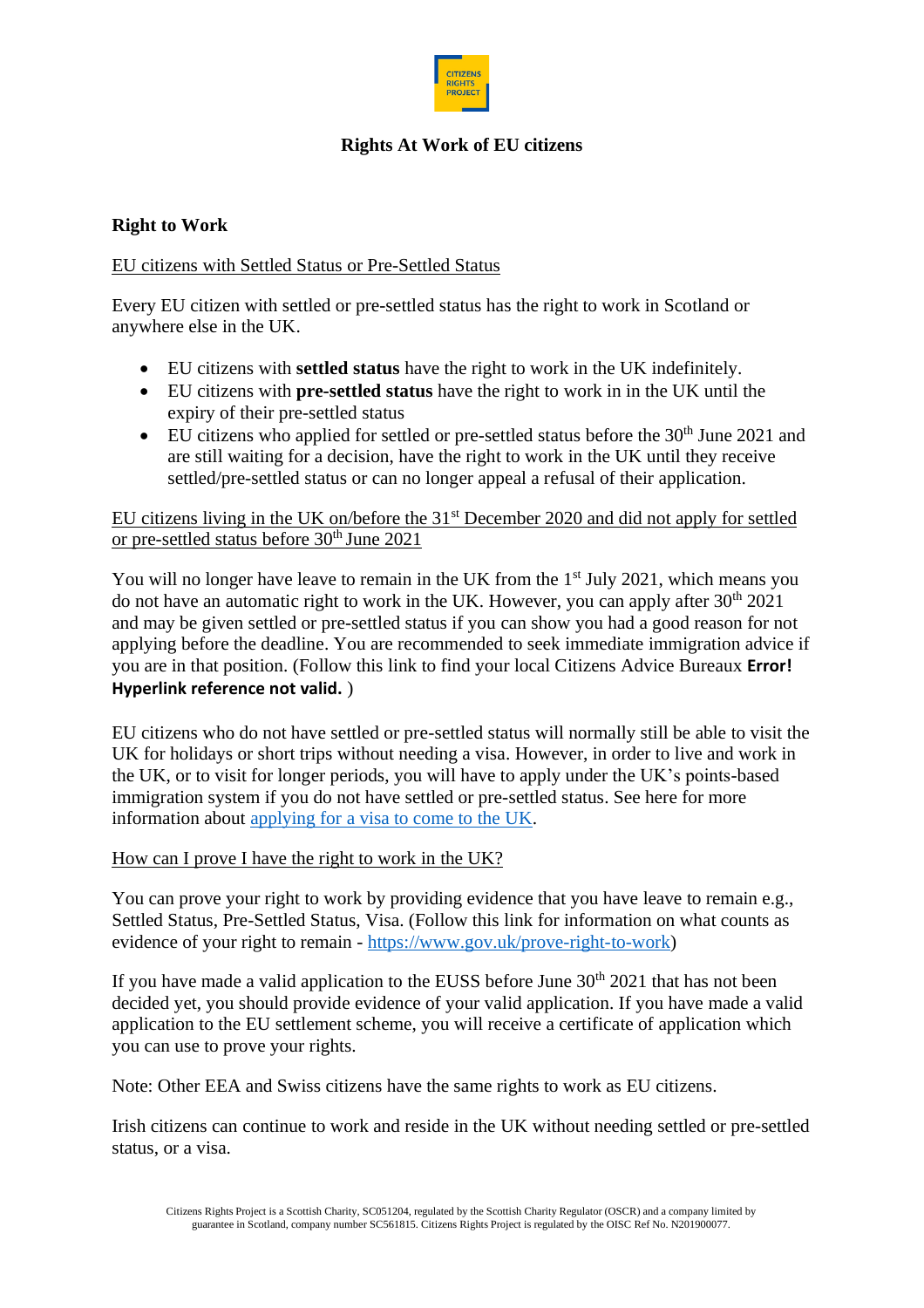

## **National Insurance**

### National Insurance Number: What is it?

- A National Insurance Number is an account number that is personal to you.
- It records your National Insurance contributions and tax payments and is a reference number for the Department for Work and Pensions and HM Revenue and Customs.
- You pay National Insurance contributions if you are an employee, are 16 years of age or older and are earning over a certain amount (£823 per month at 2022-23 rates).

### How much is my National Insurance contribution?

- The amount of National Insurance you pay varies depending on how much you earn, if you are married or a widow and if you have more than one job. Follow this link to find out more about reduced National Insurance rates **Error! Hyperlink reference not valid.**
- For most people who are employees, the standard rates are: 13.25% contribution if you earn between £823-£4,189 per month and 3% contribution if you earn over £4,189 per month. Follow this link to find out more about National Insurance rates **Error! Hyperlink reference not valid.**

### How do I pay National Insurance?

National Insurance is paid by your employer. They will take it from your wages before you are paid. Your payslip will show your contributions. Follow this link for information on how to pay for National Insurance if you are self employed **Error! Hyperlink reference not valid.**)

#### How and when should I get a National Insurance Number?

- When you start to work you must apply for a National Insurance number if you do not already have one.
- You do not need a National Insurance number to start work but you must get one when you have started a job. Your employer will give you a temporary number while you wait for your permanent number.
- If you have the right to work in the UK you can apply by following this link **Error! Hyperlink reference not valid.**, or by calling Jobcentre plus for free on 0845 600 0643 between 8am and 6pm on Monday-Friday.
- Follow this link to find out more about the application process for a National Insurance number **Error! Hyperlink reference not valid.**

### **Rights at Work**

#### Should I have a Contract of Employment

• On the day you start working, you have a right to a written statement of employment from your employer. Any rights or duties written in this statement are in addition to any rights you have from the law, for example, the right to be paid National Minimum wage.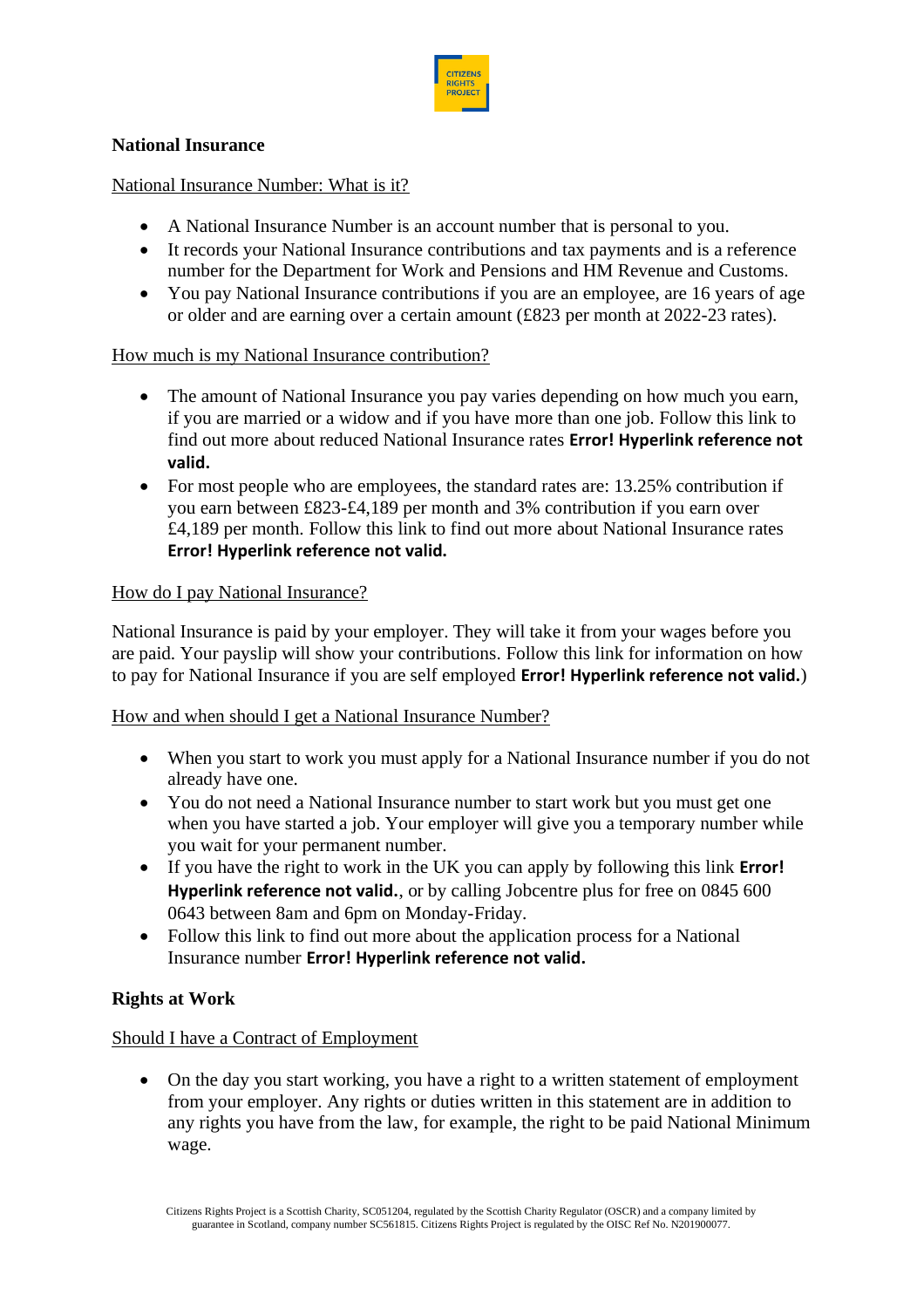

• Follow this link for more information on your contract of employment **Error! Hyperlink reference not valid.**

## Do I work too many hours?

- You cannot be forced to work more than 48 hours on average by your employer.
- If you would like to work more than 48 hours on average per week, you can sign an agreement to give up your maximum weekly working time-limit. Your employer cannot force you to sign this.
- Follow this link if you want more information on how to regain your right to a weekly working time limit after previously giving up this right **Error! Hyperlink reference not valid.**
- There are some occupations which do not have a 48 hour weekly working time limit, for example, a lorry driver. To find out if you are covered by the 48 hour time limit, follow this link **Error! Hyperlink reference not valid.**

### How much money should I be making?

- If you work you will usually be entitled to earn National Minimum Wage.
- If you work and are 23 years of age or older, you will usually be entitled to earn National Living Wage.
- The rates of National Minimum Wage and National Living Wage depend on your age category. Follow this link to find out more about how much you should be making and what you should do if your employer is not paying you enough **Error! Hyperlink reference not valid.**.

### Should I get paid holidays?

- If you are a worker, you are entitled to paid holiday. You may still be defined as a worker if your employer describes you as 'self-employed'.
- Follow this link for more information on if you are a worker, how much paid holiday you are entitled to and what to do if your employer wrongfully denies you paid holidays **Error! Hyperlink reference not valid.**.

## Should I get sick pay?

- If you are a worker and you have started working for your employer, you are entitled to statutory sick pay.
- You must have been sick for 4 days in a row or been told to self-isolate because of coronavirus and you must earn on average £123 per week before tax or more.
- You may still be defined as a worker if your employer describes you as 'selfemployed'.
- Follow this link for more information on who is entitled to sick pay and how to get it **Error! Hyperlink reference not valid.**.

### Maternity leave and pay

For information on your right to maternity leave and maternity pay please refer to [our](https://citizensrightsproject.org/wp-content/uploads/2022/05/Maternity-Rights-Factsheet.docx-with-amendments.docx-v3.docx-final-1.pdf)  [factsheet on Maternity Rights.](https://citizensrightsproject.org/wp-content/uploads/2022/05/Maternity-Rights-Factsheet.docx-with-amendments.docx-v3.docx-final-1.pdf)